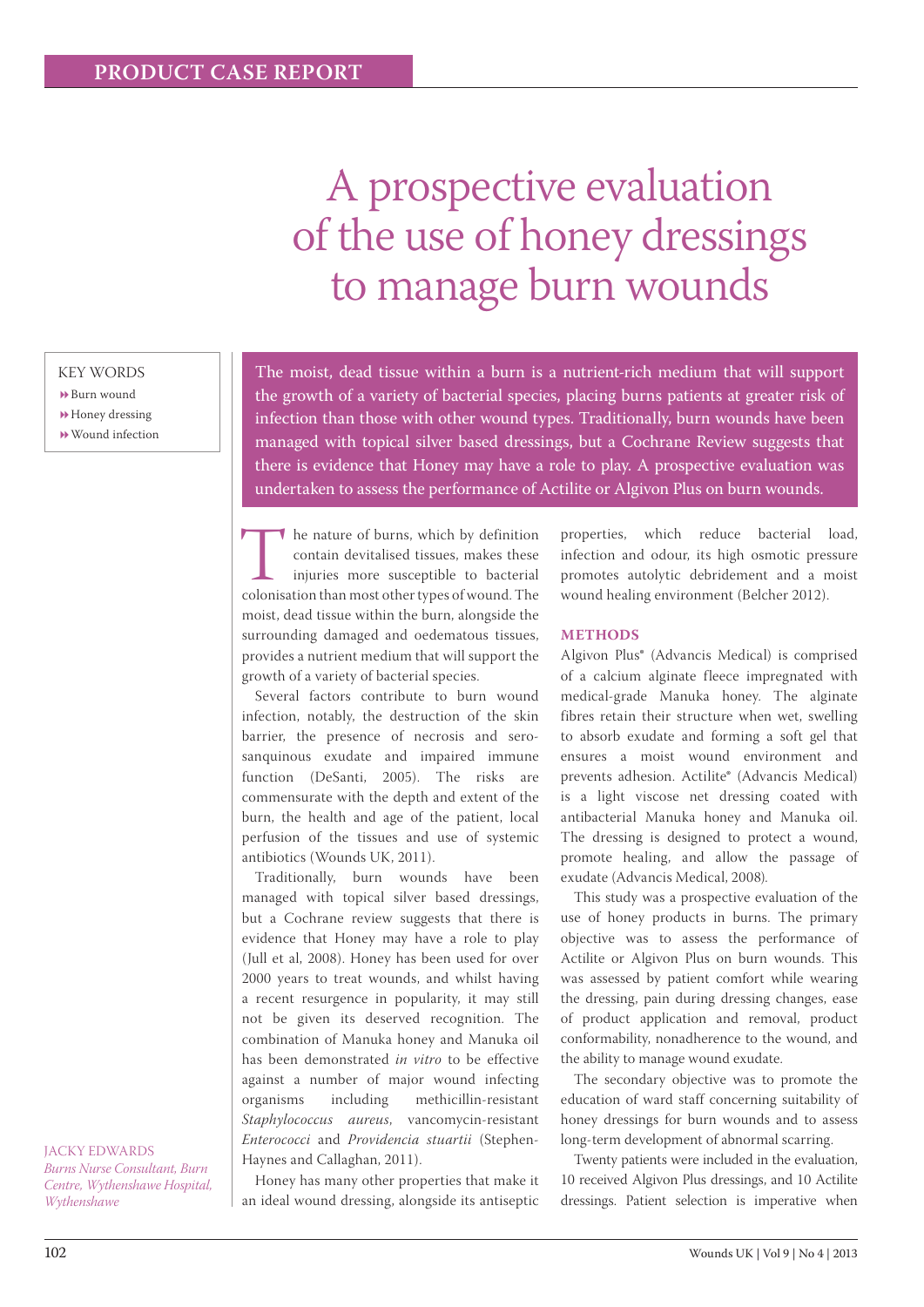

using these products as some patients with more superficial burns report stinging. A minimum of three dressing changes were carried out for each

**Figure 1. Mean dressing property scores (0 being least effective and 10 being most effective).**



**Figure 2. Mean pain scores (0 being no pain and 10 being the most pain).**

patient. A 10-point Likert-type scale was used to assess both dressing properties (0 being least effective and 10 being most effective) and pain (0 being no pain and 10 being the most pain). All patients were followed-up 1-month post-healing to assess hypertrophic scarring.

The male-to-female ratio was 3:1, which is normal in burn injury populations. The age range was 23–51 years with a mean age of 35.75 years.

# **Results**

Both products performed well, although patients were happier with the Actilite dressing. The Actilite dressing was also found to be of more use in burn wounds that had broken down. The Algivon Plus dressing was found to be particularly useful for facial burns and had a greater debriding action, which was useful on some of the burns that were being conservatively treated.

Only one wound was clinically infected prior to application of the dressing. No wounds developed infection during or before the end of treatment, which is one of the key objectives when managing burn wounds.

Result of the dressing properties are shown in *Figure 1*. *Figure 2* shows that the mean pain scores for both dressings were relatively low, with only Actilite being more painful on removal as it had often adhered and had to be soaked off.

#### **Case study 1**

Mr X is a 23-year-old man who works as a circus performer. He sustained 85% total body burns from a gas explosion in October 2012. He was initially was treated with split thickness skin grafts using the MEEK Mesher® (Humeca). The majority of areas healed by December 2012, but some areas of breakdown appeared on both arms and thighs following a *S. aureus* infection – one of the most commonly isolated organisms in burns (Subrahmanyam et al, 2003). He was treated with a range of products and some regrafting of areas on the upper arms was undertaken.

Mr X was commenced on Actilite on both his right upper arm and shoulder (*Figure 3a*) and thigh (*Figure 4a*). The improvement in Mr X's right upper arm and shoulder wounds are shown at 6, 18, and 32 days following initiation of treatment with Actilite (*Figures 3b–d,* respectively). The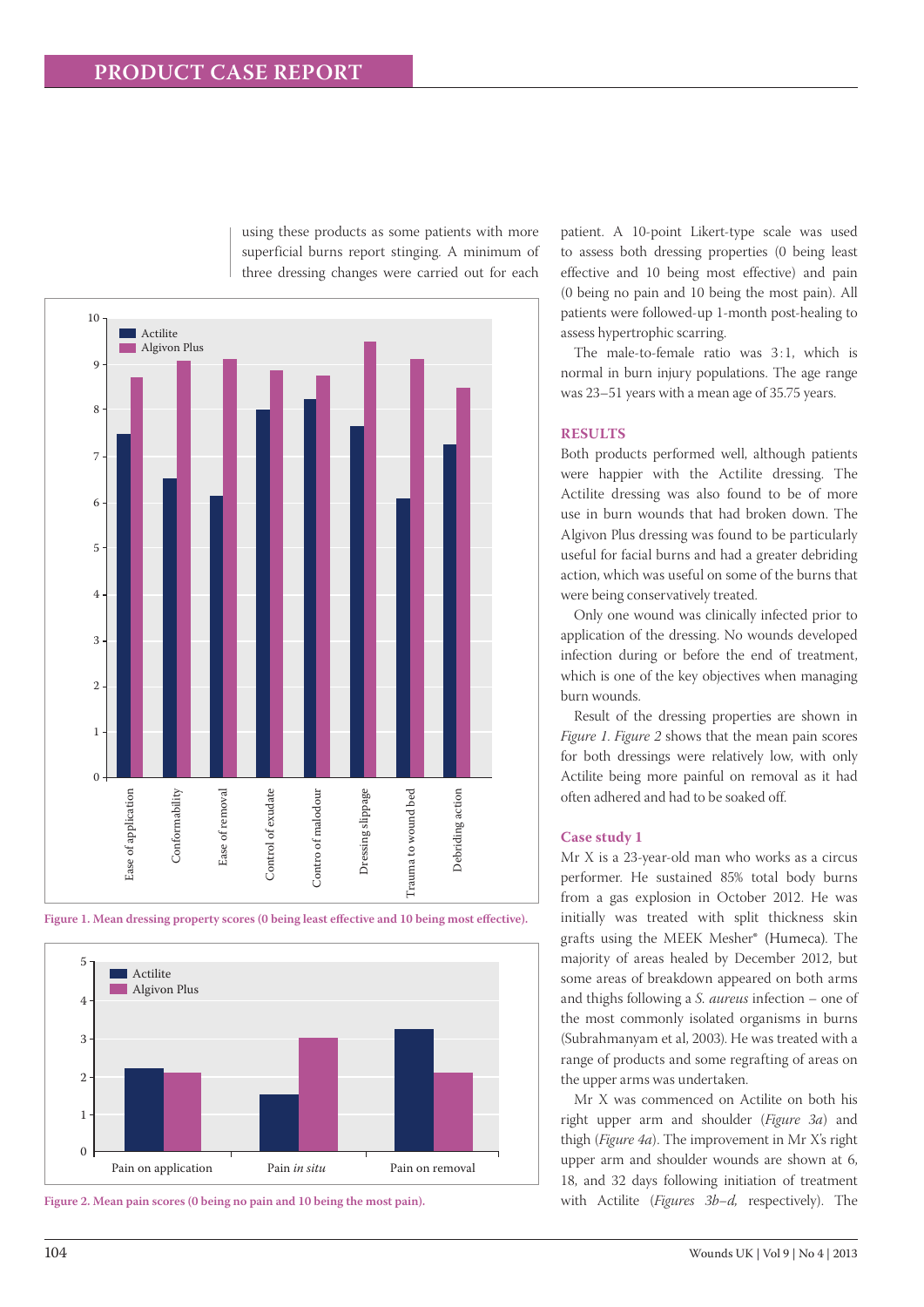improvement in Mr X's thigh wounds are shown at 8, 15, and 21 days following initiation of treatment with Actilite (*Figures 4b–d,* respectively).

#### **Case study 2**

Mr Y is a 51-year-old man who sustained a fullthickness burn to his chest and in the cleft of his buttocks (*Figure 5a*). How Mr Y sustained these burns is unknown; his suggestion that it was the result of friction against carpet during a seizure was not consistent with the clinical presentation.

The burn on his chest was initially treated with FLAMAZINE™ Cream (Smith & Nephew) but failed to progress to healing (*Figure 5b*) and Algivon Plus was initiated at day 58 following presentation. Algivon Plus is shown *in situ* in *Figure 5c*.

The improvement in Mr Y's wound is shown at 31 and 44 days following initiation of treatment with Algivon Plus (*Figures 5d–e,* respectively), and by day 52, Mr Y's wound had healed (*Figures 5f*).

#### **Discussion and conclusion**

As can be seen from *Figure 1*, Algivon Plus appeared to have out-performed Actilite. However,



**Figure 5. Mr Y's chest wounds during the course of treatment with Actilite.**

**Figure 3. Mr X's upper arm and shoulder wounds during the course of treatment with Actilite.**



the most important aspect was patient selection. A number of patients who had Algivon Plus applied had to have it removed, due to the pain from the honey, within 30 minutes. This happened more frequently with new burns, even those that were deep dermal / full thickness. With Actilite, no patients refused to have the dressing reapplied, but it seemed to perform better on patients with wound breakdown rather than newer burns.

There is a need to greater understand which wound types work better with which product. Patient acceptability of Actilite was higher with 100% of patients stating the product was acceptable. This was used on predominantly



**Figure 4. Mr X's thigh wounds during the course of treatment with Actilite.**